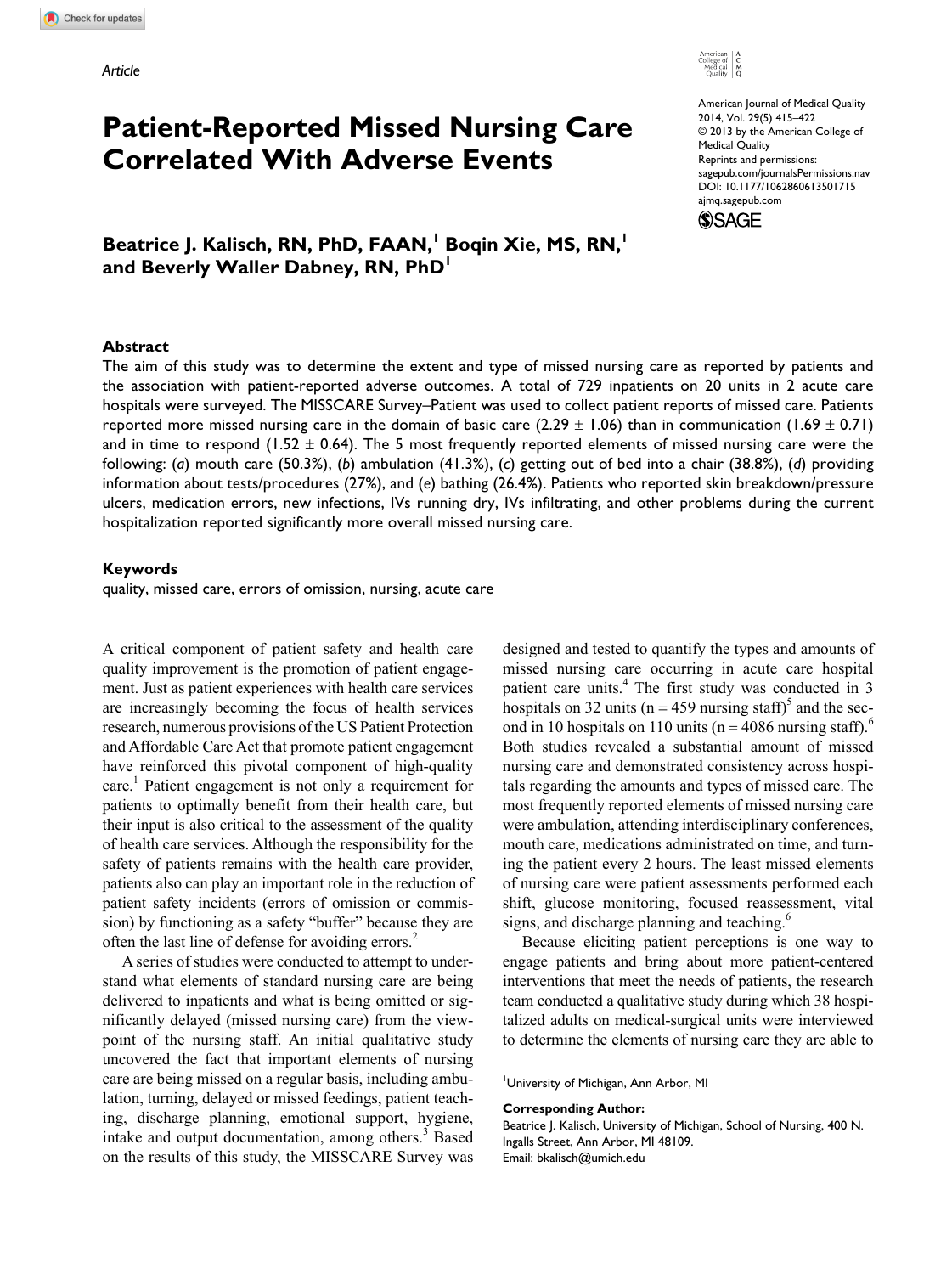report on.<sup>7</sup> The patients' ability to accurately assess elements of nursing care was categorized into fully reportable, partially reportable, and not reportable. Fully reportable areas of nursing care included mouth care, listening, being kept informed, response to call lights, response to alarms, meal assistance, pain medication and follow-up, and bathing. Partially reportable items included ambulation, discharge planning, patient education, medication administration, repositioning, vital signs, and hand washing. Finally, items they could not report on included patient assessment, surveillance, and intravenous site care.

In terms of the specific elements of care missed (ambulation, mouth care, repositioning, meals, and patient teaching), patient reports in the qualitative study were similar to staff reports in the quantitative studies. These findings suggest that patients have the ability to report on aspects of nursing care but not on everything.<sup>3</sup> The results of this study were used to develop the MISSCARE Survey–Patient, which was used in the current study.

The purpose of this study was to determine what specific nursing care was not provided to patients in inpatient settings as reported by patients or their family members. The research questions for this study were the following:

- 1. What is the extent and type of missed nursing care identified by hospitalized patients?
- 2. Do the amounts and types of patient reported missed nursing care vary by hospital?
- 3. Are patient-reported outcomes (ie, fall, skin breakdown/pressure ulcer, medication error, hospital-acquired infection) associated with missed nursing care?
- 4. What patient demographic and health status variables influence patient perceptions of missed nursing care?

# **Methods**

# *Design, Sample, and Setting*

This is a cross-sectional descriptive study. A total of 729 patients in 2 hospitals in the Midwest region of the United States participated in the study. Inclusion criteria were length of hospitalization ≥3 days; age ≥18 years; hospitalized on a medical, surgical, or rehabilitation unit; and English language proficiency. A family member who had spent at least 5 hours a day with the patient in the hospital could complete the survey if the patient was unable to do so.

### *Measures*

Patient perceptions of missed nursing care were collected using the MISSCARE Survey–Patient. Patients were asked to identify whether or not nursing care was provided during their current hospitalization. The MISSCARE Survey– Patient contains 3 sections: (*a*) demographic characteristics and health status (including patient age, sex, race, education, marital status, hospitalized days, health status, diagnosis, and disease history), (*b*) elements of nursing care, and (*c*) adverse events. The section of elements of nursing care contains 13 items and uses 5-point Likert-type scales for measurement of communication and basic care (1 = *never*,  $2 = rarely, 3 = sometimes, 4 = usually, and 5 = always and$ for measurement of timeliness ( $1 = 5$  minutes,  $2 = 5-10$ minutes,  $3 = 11-20$  minutes,  $4 = 21-30$  minutes,  $5 = >30$ minutes). The mean of all 13 items was used as a total score for the scale, and the potential range of scores was 1 to 5. All the items were reverse coded so that higher scores indicated more missed nursing care. In the adverse events section, participants were asked the question, "Did you experience any of the following problems during this hospitalization?" Problems included falls, skin breakdown/pressure ulcers, medication errors, infections, and intravenous running dry or leaking into the skin of the patient. A general category called "other problems" also was included, in which patients could write in additional items.

Reliability and validity studies of MISSCARE Survey– Patient were conducted (B. J. Kalisch, M. Rochman, K. H. Lee, unpublished data, 2013). Nurses who worked on medical-surgical units and patients hospitalized on these types of units participated in focus groups to identify and clarify elements of care. As indicated, the research team conducted a qualitative study of patients' ability to report on items of nursing care that were completed or not and the results of that study informed the selection of items for the survey tool. Once a draft of the survey was completed, the focus groups reviewed the MISSCARE Survey– Patient for clarity and the relevance. The content validity index (CVI) for nursing staff was .89, and the CVI for patients was .88. These indicate a high level of clarity and relevance. Convergent validity was examined by comparing the results of the MISSCARE Survey–Patient with a satisfaction with nursing care question imbedded in the Survey. It was found that higher ratings of global satisfaction were correlated with less missed nursing care (*r* = .25, *P* < .001). Exploratory factor analysis was performed to evaluate construct validity. A 3-factor solution emerged: (*a*) communication (5 items), (*b*) time to response (4 items), and (*c*) basic care (4 items). The factor loadings ranged from .605 to .869. These 3 factors explained 59.2% of the variance in patient perceptions of missed nursing care. The confirmatory factor analysis resulted in a good model fit (comparative fit index  $= .969$  and root mean square error of approximation  $= .058$ ).

Test–retest reliability was examined by administering MISSCARE Survey–Patient to a randomly selected group of 30 patients who had completed the survey while hospitalized and 2 weeks after discharge. The overall test–retest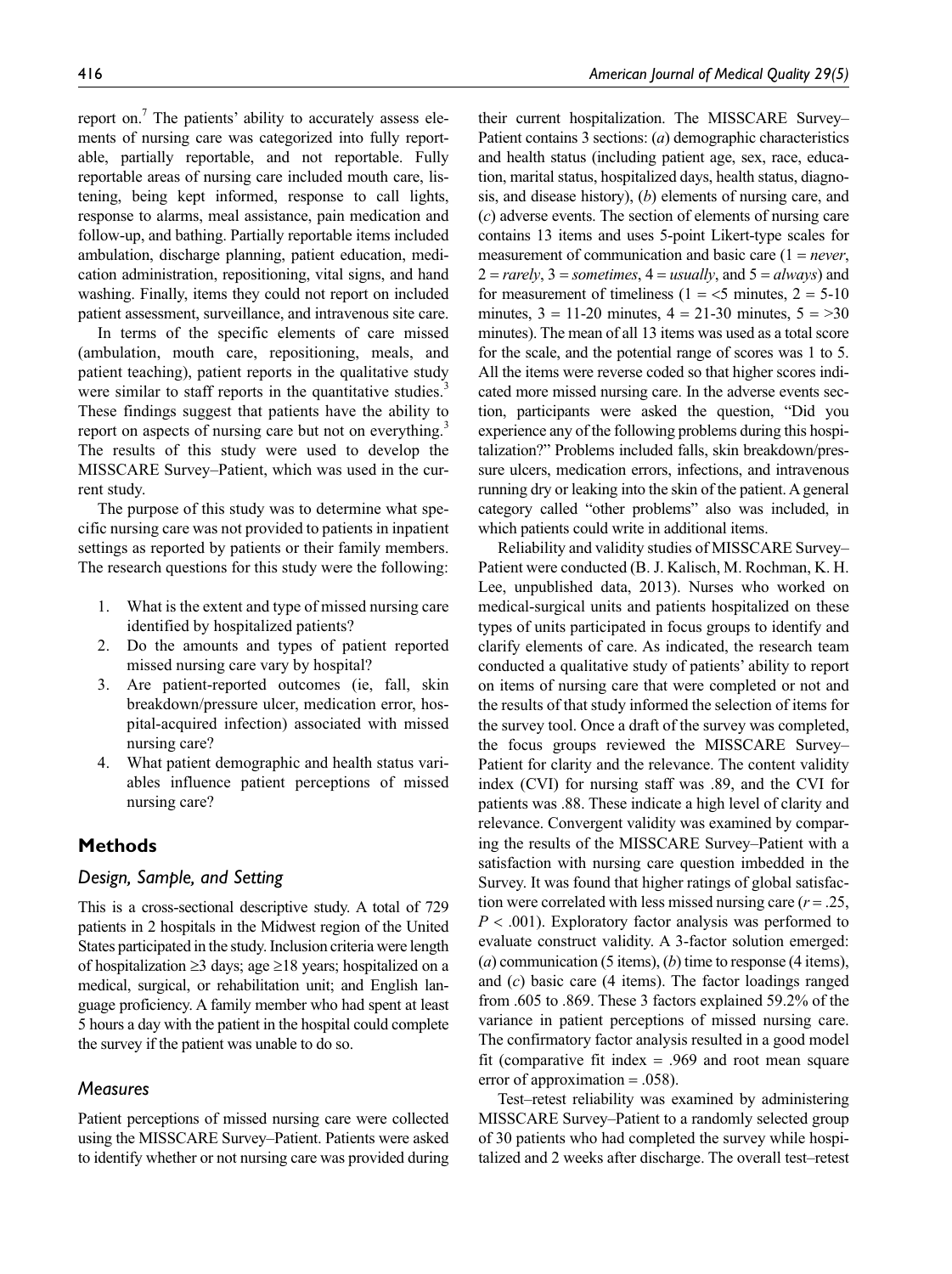coefficient was .818. Internal consistency measured by Cronbach  $\alpha$  coefficient was .838, and the subscale  $\alpha$  ranged from .708 to .834. In this study, the Cronbach  $\alpha$  is .86, and α for communication, time to response, and basic care was .784, .803, and .771, respectively.

### *Data Analysis*

After data cleaning, analyses were conducted using the SPSS version 19.0 (IBM SPSS, Chicago, IL). Descriptive analyses were performed first. Normality tests were conducted to examine the distribution of data. Frequencies were used to explore whether patients perceived each element of nursing care as missed or not, and the MISSCARE Survey–Patient items were treated dichotomously. Elements of nursing care that were selected as "never," "rarely," or "sometimes" occurring were coded as "missed nursing care" and those selected as "usually" or "always" occurring were coded as "not missed nursing care." Independent *t* test and  $\chi^2$  were conducted to examine the differences in patient perceptions of missed care and adverse events across hospitals. Independent *t* tests were performed to examine the differences between hospitals in patient reports of missed care by adverse events. For adverse events, participants who answered "unsure" were excluded from the analysis. A series of bivariate regression analyses were performed to find the significant variables of general information associated with patient perceptions of missed care. A multiple linear regression model was completed to determine the predictors of patient perceptions of missed nursing care.

### *Procedure*

After acquiring institutional review board approval at the study institutions, patients who met the inclusion criteria were recruited to participate in the study. On any given shift, research assistants (RAs) went to the patient care units and asked the charge nurse to assist them in determining which patients met the eligibility criteria for the study. The RAs then approached eligible patients (and/or family members), asking them if they would be willing to participate in the study; if they were, the RAs obtained written consent and then administered the survey. The patients filled out the survey themselves unless they had difficulty reading or writing. In this case, the RA read the questions to them and marked the answers the patients selected.

# **Results**

### *Sample Characteristics*

A total of 729 patients in 2 hospitals in the Midwest participated in this survey. Almost 90% of patients had been hospitalized before. The average current hospital days were 7.86  $\pm$  8.83. The average patient age was 59.76  $\pm$ 16.42 years. The majority of patients completed the survey themselves  $(n = 639, 88.9\%)$ ; the remainder had a family member complete the survey. Other sample demographic characteristics (eg, sex, race, education, marital status) and health status are contained in Table 1.

# *Extent and Type of Missed Nursing Care*

As is demonstrated in Figure 1, the overall patient perception of missed nursing care was  $1.82 \pm 0.62$ . Patients reported more missed nursing care in the domain of basic care (2.29  $\pm$  1.06) than in communication (1.69  $\pm$  0.71) or in time to respond (1.52  $\pm$  0.64). Figure 2 contains the percentages of missed elements of nursing care. The 5 most frequently reported specific elements of missed care were the following: (*a*) mouth care, (*b*) ambulation, (*c*) getting out of bed into a chair, (*d*) not giving information about tests/procedures, and (*e*) bathing. The 5 least missed elements of nursing care were the following: (*a*) not listening to patients' questions and concerns, (*b*) not answering call lights, (*c*) not responding to beeping monitor, (*d*) requests not fulfilled, and (*e*) not being helped to the bathroom.

# *Demographic Characteristics and Health Status*

A series of bivariate regression analyses were conducted to find significant variations in overall patient perceptions of missed care by patient demographic characteristics and health status. Three variables were found to be significantly associated with missed nursing care: education, general health status, and history of a psychiatric diagnosis. Compared with patients whose education was high school or less, patients with some college or earned degrees reported more missed care (β = .10,  $P = .032$ ). Patients who had a poorer health status reported more missed care (β = −.08, *P* < .0001). Patients who had ever been diagnosed or treated for a psychiatric problem also reported more missed care (β =  $-$ .19, *P* = .002). Other demographic characteristics and health status variables were not significantly associated with patient perceptions of missed care (eg, race, marital status, sex).

# *Comparison by Hospital*

There was no significant difference in overall patient perceived missed care or missed communication between the 2 study hospitals. However, there was a significant difference in perceived time to response between Hospital 1 and Hospital 2. Patients in Hospital 2 identified more delays in response time than patients in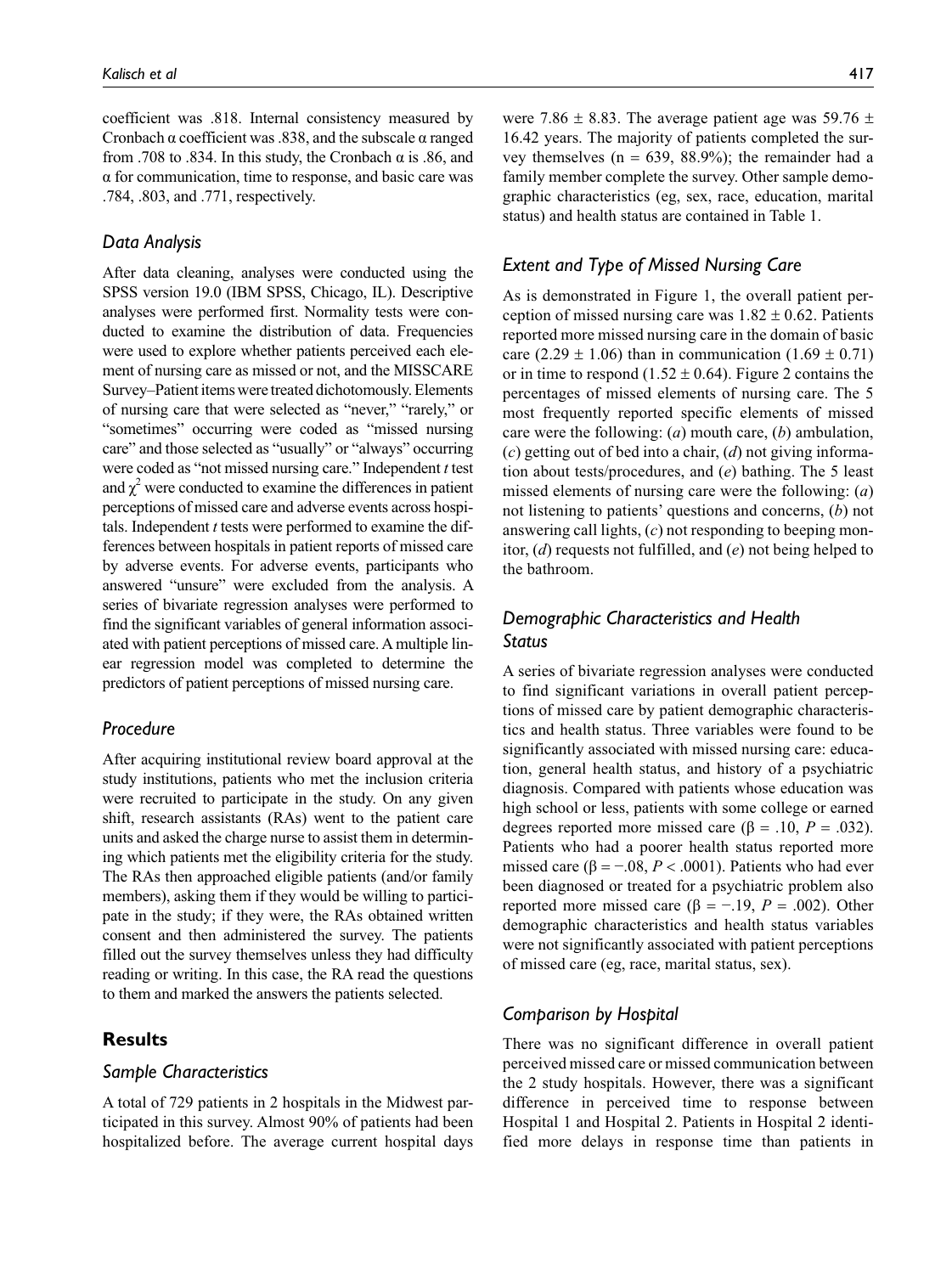| Variable                 | Label                    | n            | %    |
|--------------------------|--------------------------|--------------|------|
| Previous Hospitalization | Yes                      | 646          | 89.8 |
|                          | No                       | 73           | 10.2 |
| ${\sf Sex}$              | Male                     | 370          | 51.1 |
|                          | Female                   | 354          | 48.9 |
| Race                     | White                    | 581          | 81.4 |
|                          | African American         | 0            | 4.1  |
|                          | Hispanic or Latino       | 8            | 1.1  |
|                          | Asian                    | 6            | 0.8  |
|                          | Other                    | 8            | 2.5  |
| Education                | Less than high school    | 46           | 6.4  |
|                          | High school diploma/GED  | 217          | 30.2 |
|                          | Some college             | 254          | 35.3 |
|                          | 4-Year college degree    | 95           | 13.2 |
|                          | More than 4-year college | 107          | 14.9 |
|                          | degree                   |              |      |
| Marital status           | Married                  | 370          | 52.6 |
|                          | Separated                | $\mathbf{H}$ | 1.6  |
|                          | Widowed                  | 108          | 15.4 |
|                          | <b>Divorced</b>          | 0            | 14.4 |
|                          | Never married            | 113          | 6.1  |
| General Health           | Poor                     | 125          | 17.5 |
|                          | Fair                     | 235          | 33.0 |
|                          | Good                     | 234          | 32.1 |
|                          | Very good                | 99           | 13.9 |
|                          | Excellent                | 20           | 2.8  |
| Patient type             | Medical                  | 420          | 57.6 |
|                          | Surgical                 | 255          | 35.0 |
|                          | Rehabilitation           | 54           | 7.4  |
| History of Diseases      | Hypertension             | 410          | 57.5 |
|                          | Heart disease            | 239          | 33.8 |
|                          | Cancer                   | 233          | 32.7 |
|                          | <b>Diabetes</b>          | 207          | 29.3 |
|                          | Lung disease             | 142          | 20.1 |
|                          | Psychiatric problems     | 111          | 15.7 |
|                          | Rheumatoid arthritis     | 93           | 13.3 |
|                          | Stroke                   | 65           | 9.2  |
|                          | Substance abuse          | 27           | 3.8  |

|  |  | <b>Table 1.</b> Sample Characteristics ( $N = 729$ ). |  |  |
|--|--|-------------------------------------------------------|--|--|
|--|--|-------------------------------------------------------|--|--|

Abbreviation: GED, general equivalency diploma.

Hospital 1 ( $P = .0006$ ; Table 2). Patients in Hospital 2 reported significantly more missed timely assistance to the bathroom ( $\chi^2$  = 5.93, *P* = .015). In addition, Hospital 1 reported more missed basic care, which approached but did not quite reach significance  $(P = .054)$ . Significant differences were found between Hospital 1 and Hospital 2 in reports of missed ambulation, getting patients out of bed into a chair, and bathing. Patients in Hospital 2 reported more missed bathing ( $\chi^2$  = 7.09, *P* = .008), and patients in Hospital 1 reported much more missed mobilization (getting out of bed,  $\chi^2 = 41.88$ ,  $P < .0001$ ) and walking ( $\chi^2$  = 26.62, *P* < .0001).

# *Adverse Events*

The most frequently reported adverse event occurrences were the IV running dry (12%) and leaking into the skin (15%). Hospital 1 had more IV-related problems than Hospital 2 (*P* < .001). Other reported adverse events were skin breakdown (6.3%), new infection, (6.1%), falls (2.3%), and medication errors (2.2%). Table 3 illustrates the occurrence of adverse events identified by patient reports of missed nursing care. The results indicate that patients who experienced skin breakdown/pressure ulcer, medication errors, new infections, IV running dry, IV leaking, and other problems reported significantly more overall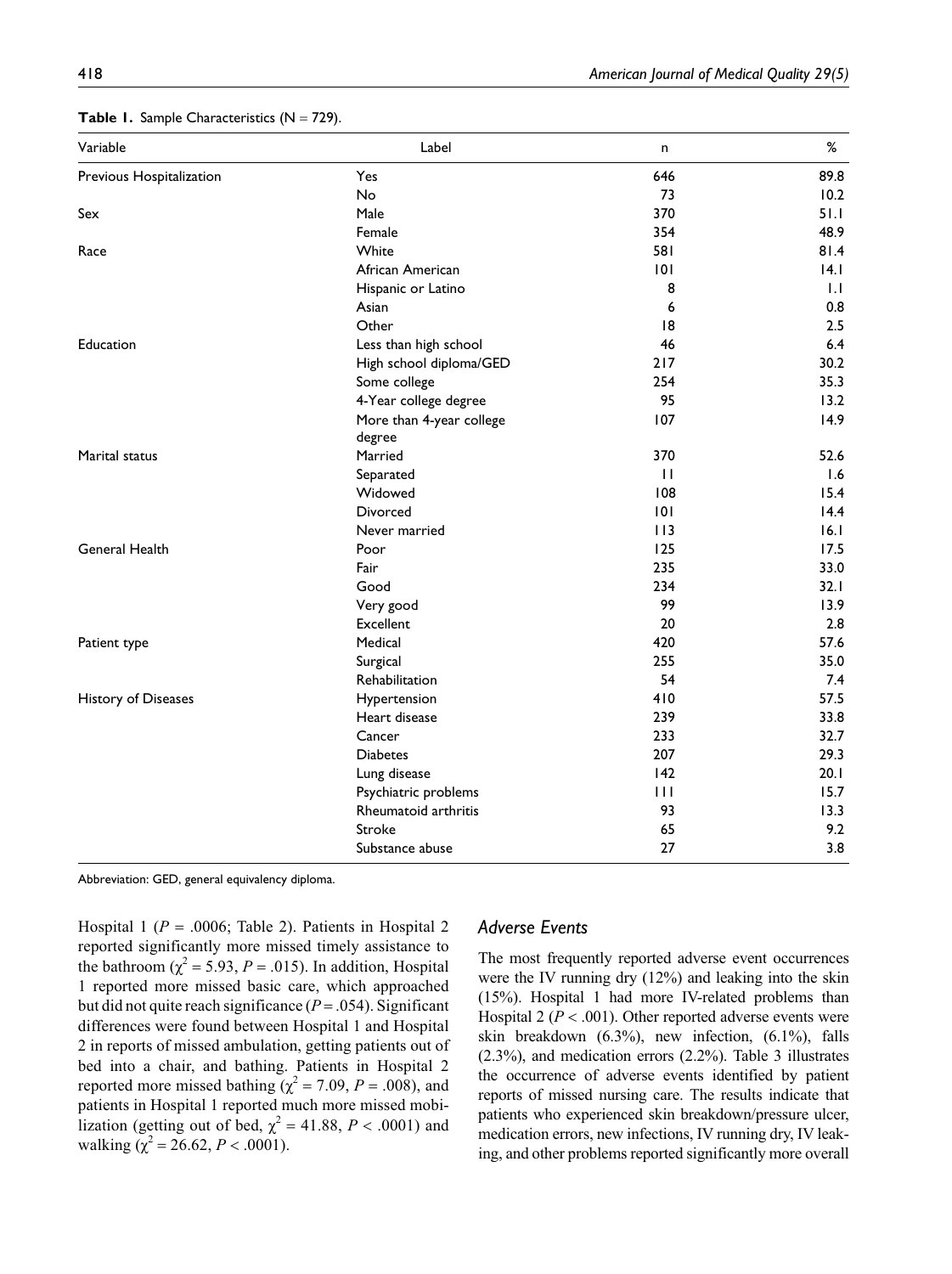

**Figure 1.** Mean scores: patient reports of missed nursing care  $(N = 729)$ . The solid bars represent the means of patient reports of missed care, and the range lines represent the standard deviations.



**Figure 2.** Missed elements of nursing care  $(N = 729)$ .

missed nursing care as well as more missed communication and timeliness. Patients reported more missed basic care if they experienced the adverse events of medication errors, new infection, IV running dry, IV leaking, and other problems. The "other problems" category included lack of pain management, problems with their food, fluid overload, and complaints of noise. The n was too small to conduct tests of significance on these "other" responses.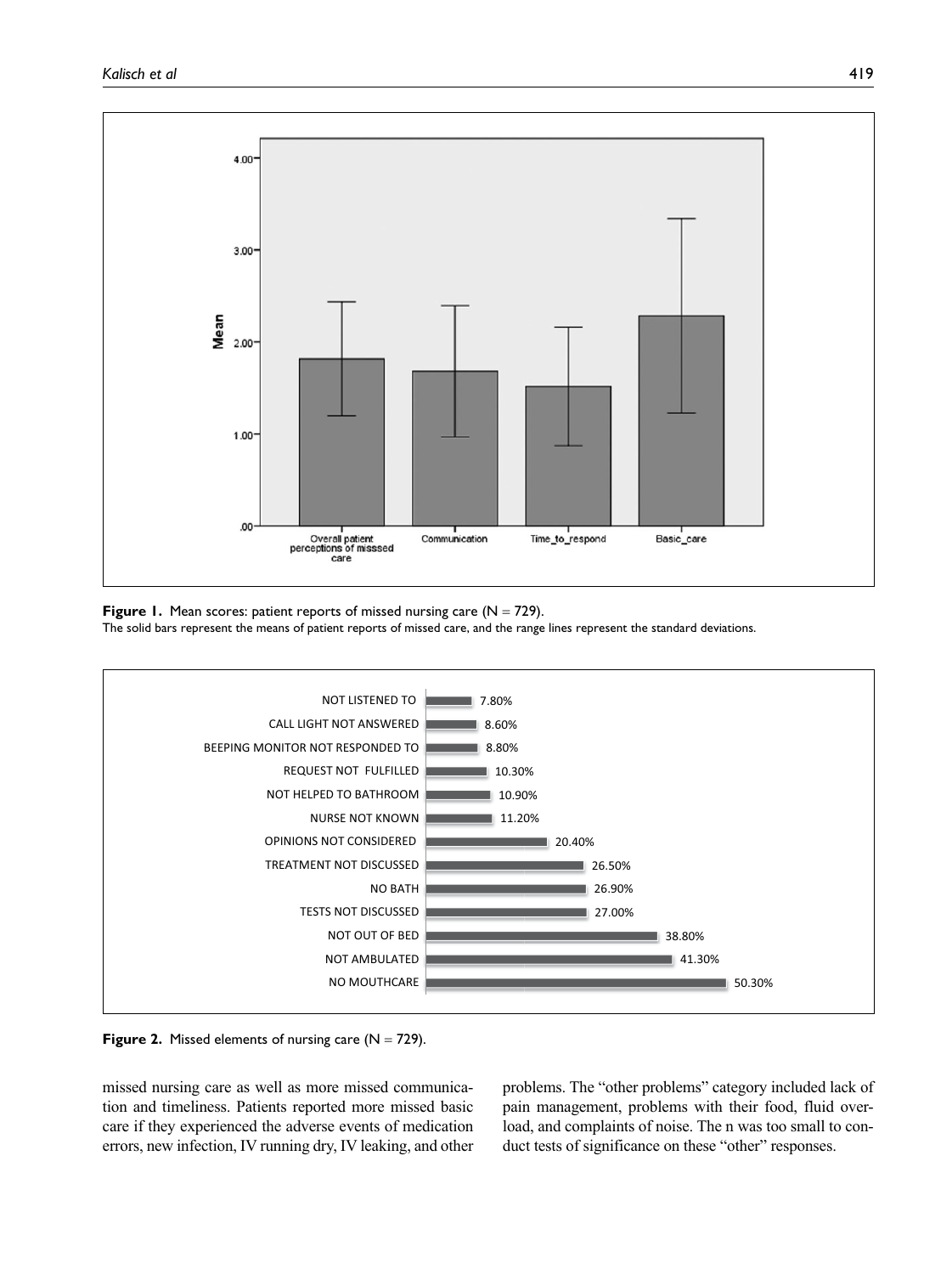|                                           | Hospital 1 (n = $449$ ) | Hospital 2 ( $n = 280$ ) |         |         |
|-------------------------------------------|-------------------------|--------------------------|---------|---------|
| Overall patient perception of missed care | $1.83 \pm 0.63$         | $1.80 \pm 0.61$          | 0.69    | .49     |
| Communication                             | $1.70 \pm 0.72$         | $1.66 \pm 0.69$          | 0.87    | .38     |
| Time to response                          | $1.46 \pm 0.62$         | $1.60 \pm 0.68$          | $-2.77$ | $.006*$ |
| Basic care                                | $2.35 \pm 1.09$         | $2.20 \pm 1.01$          | I.93    | .054    |

**Table 2.** Patient Reports of Missed Care: A Comparison by Hospital ( $N = 729$ ).

\**P* < .05.

Table 3. Relationship Between Patient Reported Adverse Events and Patient Reports of Missed Nursing Care (N = 729).

|                               |     | <b>Overall Missed Care</b> | Communication     | <b>Timeliness</b> | <b>Basic Care</b> |
|-------------------------------|-----|----------------------------|-------------------|-------------------|-------------------|
| Fall                          | Yes | $1.90 \pm 0.63$            | $1.92 \pm 0.97$   | $1.61 \pm 0.59$   | $2.23 \pm 1.11$   |
|                               | No  | $1.80 \pm 0.61$            | $1.66 \pm 0.69$   | $1.50 \pm 0.63$   | $2.29 \pm 1.06$   |
| Skin breakdown/pressure ulcer | Yes | $2.05 \pm 0.76*$           | $1.96 \pm 0.92*$  | $1.80 \pm 0.79*$  | $2.46 \pm 1.06$   |
|                               | No  | $1.79 \pm 0.59$            | $1.64 \pm 0.66$   | $1.48 \pm 0.62$   | $2.27 \pm 1.05$   |
| Medication error              | Yes | $2.19 \pm 0.82*$           | $1.84 \pm 0.90$   | $1.99 \pm 1.07$   | $2.84 \pm 1.22*$  |
|                               | No  | $1.79 \pm 0.60$            | $1.65 \pm 0.68$   | $1.48 \pm 0.61$   | $2.27 \pm 1.04$   |
| New infection                 | Yes | $2.29 \pm 0.91*$           | $2.20 \pm 0.095*$ | $1.93 \pm 0.91*$  | $2.81 \pm 1.19*$  |
|                               | No  | $1.77 \pm 0.58$            | $1.62 \pm 0.65$   | $1.48 \pm 0.60$   | $2.25 \pm 1.04$   |
| IV running dry                | Yes | $2.13 \pm 0.75*$           | $1.95 \pm 0.83*$  | $1.69 \pm 0.79*$  | $2.83 \pm 1.11*$  |
|                               | No  | $1.73 \pm 0.56$            | $1.60 \pm 0.65$   | $1.47 \pm 0.59$   | 2.16 $\pm$ 1.02   |
| IV leaking                    | Yes | $2.05 \pm 0.64*$           | $1.91 \pm 0.75*$  | $1.68 \pm 0.71*$  | $2.67 \pm 1.13*$  |
|                               | No  | $1.75 \pm 0.58$            | $1.61 \pm 0.66$   | $1.46 \pm 0.60$   | $2.19 \pm 1.01$   |

\**P* < .05.

### **Discussion**

A sample of 729 patients hospitalized on medical, surgical, or rehabilitation units in 2 acute care hospitals completed the MISSCARE Survey–Patient. The study sample demonstrated characteristics typical of the populations generally served by the participating hospitals in terms of age, sex, and race. The mean age of 59.8 with a standard deviation of 16.42 was within the 2 hospital norms as well as overall hospitalized patients in the United States. The percentage of males and females were fairly equal. The sample had a slightly higher percentage of white participants, 81%, compared to 79% in the overall hospitals' population. Most of the sample had some college education (62%) and were married (52%). The majority rated their health as either fair or good. The top diseases reported by patients were hypertension, heart disease, cancer, and diabetes. According to the Centers for Disease Control and Prevention, these chronic diseases are among those most frequently found in the population in the study region.<sup>8</sup>

The results of the study showed that standard required nursing care is being missed. The greatest area of missed nursing care that patients could identify was in the basic care category. Mouth care was missed 50.3% of the time,

followed by missed ambulation (41.3%), not getting patients up to a chair (38.8% missed), and missed bathing  $(26.9\%)$ .

The second most frequently missed area of nursing care was communication. Providing information to patients about tests and other procedures was missed 27% of the time, followed by discussing the treatment plan with patients (26.5% missed), considering the opinions of patients (20.4% missed), the patient knowing who their assigned nurse was (11.2% missed), and listening to the patient (7.8% missed). The importance of communication was highlighted in a recent editorial in *Health and Hospital Networks*, which stated that patients are looking for human connection during their time of crisis, pointing to surveys that suggest that patients often depend more on health care providers for emotional support than their families.<sup>9</sup>

The third area of missed nursing care was timeliness to respond. Timely help to the bathroom was missed 10.9% of the time, followed by the fulfilling call light requests (10.3% missed), the answering of beeping monitors (8.8% missed), and answering call lights (8.6% missed).

Previous studies of missed nursing care from the vantage point of the nursing staff revealed that the ambulation of patients was the most frequently reported missed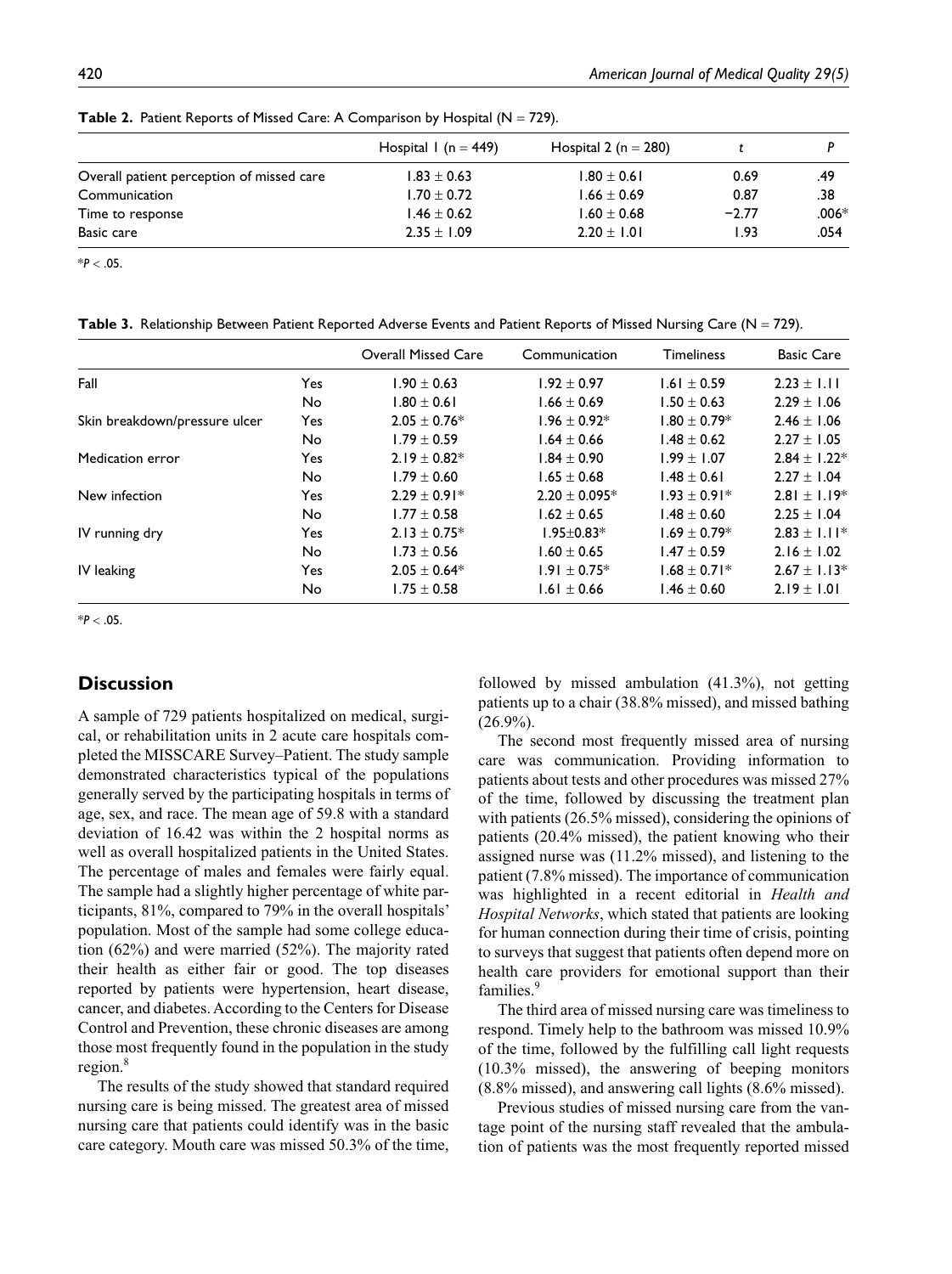element of nursing care, missed frequently or always 32.7% of the time, followed by attendance at care conferences 31.8%, mouth care 25.5%, timely medication administration  $17.6\%$ , and turning patients  $15.1\%$ . Both nursing staff and patients reported missed ambulation and mouth care to be within the top 3 elements of missed nursing care.<sup>6</sup>

A comparison between hospitals showed that there was no significant difference in overall missed nursing care between facilities. There also was no difference in missed communication between hospitals. However, Hospital 1 missed more basic nursing care, and the nursing staff in Hospital 2 were less timely in their responses, especially related to assisting patients to the bathroom.

Adverse events were measured by patient reports of their occurrence, which have been found to be largely accurate. For example, a study of the agreement of patients' reports of adverse events with physicians' reports of adverse events found agreement in 72.2% of the cases. Patients demonstrated the ability to recognize and report on many inpatient adverse events, yielding their reports valuable and complementary to other incident detection methods.<sup>10</sup>

There were no significant differences between the 2 hospitals in the number of falls, skin breakdown/pressure ulcers, medication errors, and new infections. IV problems were the most common patient-reported adverse events, followed by skin breakdown/pressure ulcer, new infection, falls, and medication errors.

### *Limitations*

This study was conducted in 2 hospitals in the Midwest region of the United States using a convenience sample of inpatients willing to participate in the survey, thus limiting the generalizability of results. Demographic information of patients who decided not to participate in the study is not available but the characteristics of the patients in the sample were similar to the patients hospitalized in these facilities. The amount of missed nursing care was based on patient reports. The influence of social desirability on patient self-reports of nursing care is a consideration. However, patient reports were similar to nursing staff reports, thus lessening this concern.

# **Implications**

A substantial body of evidence demonstrates that patients who are more actively involved in their health care experience have better health outcomes at lower costs.<sup>11</sup> This study uncovered substantial areas of missed nursing care. These omissions have potential for serious negative patient outcomes. Mouth care, the most frequent element of missed nursing care identified by patients in this study

(50.3%) and also by nursing staff (25.5%) in other studies,<sup>6</sup> is essential to preventing complications (eg, tooth loss, gingivitis, periodontitis). Poor mouth care could contribute to serious problems, including chest infection, pneumonia, poor nutrition intake, decreased self-esteem, and increased hospital days, especially when patients have physical or cognitive problems and must rely on others for their personal care.<sup>12-14</sup> Mouth care is supposed to be a part of the daily nursing routine in most hospitals.<sup>15</sup> Although the majority of nurses feel responsible to ensure that patients receive mouth care, Pettit and colleagues and other investigators have noted that they do not usually consider mouth care as a priority in the acute setting and are somewhat ill prepared to provide adequate mouth care.<sup>13,16,17</sup>

Missed ambulation is another important issue reported by both nursing staff and patients. This finding, along with the results of other studies that have asked nursing staff to report on the extent to which care is provided, indicates that most patients are confined to bed or a chair and experience a lack of mobility during their hospitalization. Previous studies reveal that inpatient mobilization has a vital positive impact on patients' physical function as well as emotional and social well-being.<sup>18</sup> Moreover, patient ambulation potentially could yield important organizational benefits, including cost reduction, decreased length of stay, and lower mortality rates.<sup>18</sup> Effective interventions and policies that increase mobilization must be developed and integrated into nursing practice in the acute care setting. To decrease the amount of missed care, system improvements (eg, adequate staffing, reminders, checklists, mid-shift debriefings) are needed.

This study also uncovers inadequate communication between patients and nursing staff. Patients reported that tests and treatments were not discussed with them (missed 27% and 26.5% of time, respectively), and their opinions were not considered (missed 20.4%). Effective communication between patients and health care providers is critical to ensure the delivery of quality patient care, patient satisfaction, and patient safety.<sup>19,20</sup> Failure to communicate effectively with patients and their family members can contribute to problems such as errors, inadequate pain relief, extended hospital stays, increased costs, and patient anguish and disorientation.<sup>20</sup> Essential training and other interventions as well as organizational improvements should be provided to facilitate patient-centered communication.

This study demonstrates that patients are not receiving all of the standard required nursing care expected and needed. It also shows that patients are capable of reporting on whether or not selected aspects of their nursing care were completed. With more patient education about the care they should be receiving, they could be even